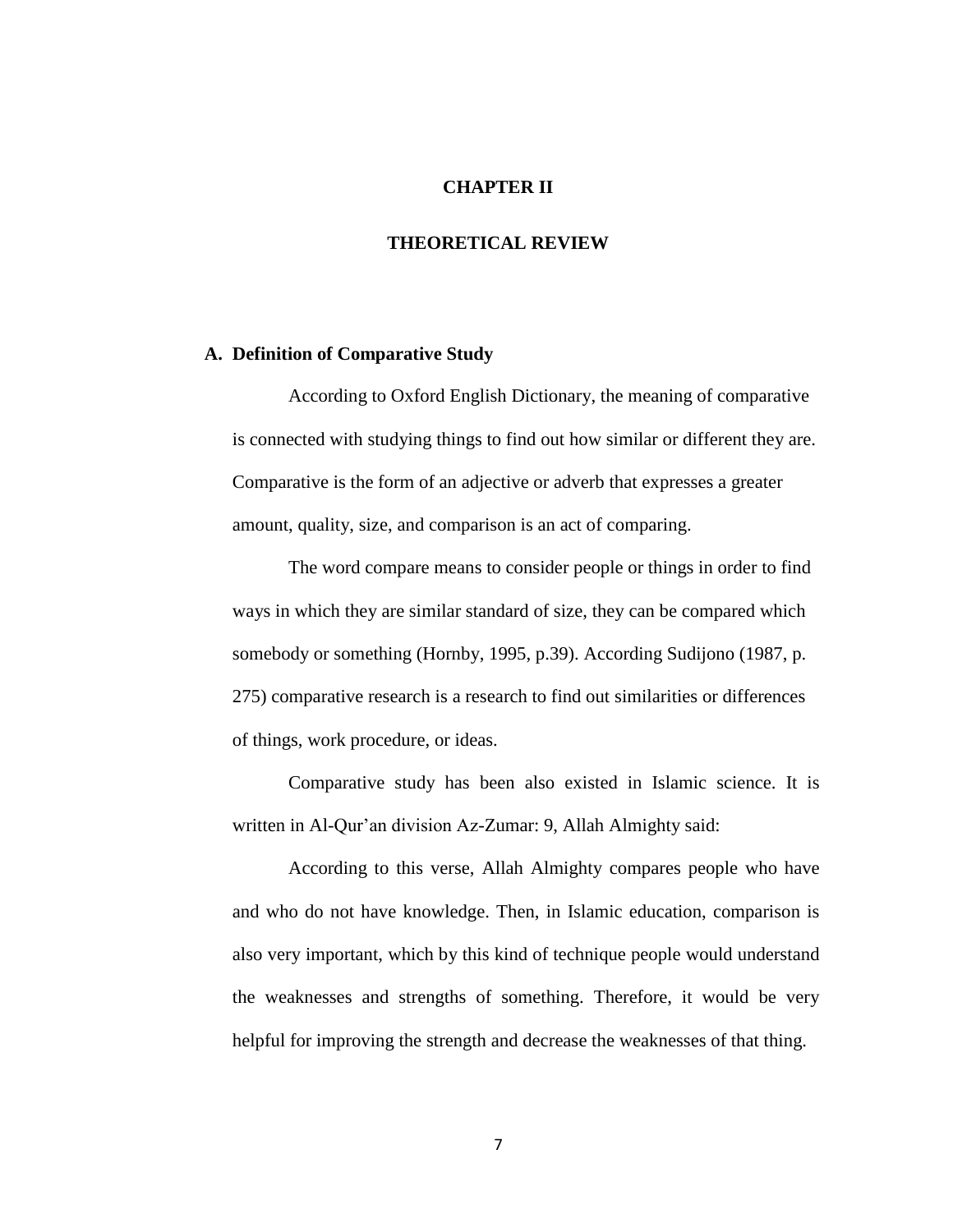# **B. The Meaning of Learning**

Learning is a process that experienced by humans, and these activities are in the process of education. The educational objectives will be achieved if the learning process is running optimally. Explanation of learning according to the expert of psychology are:

Gagne in Catharina (2006: 2) states that learning is a change in the disposition or human skill that last for a certain time period, and the behavior change does not come from the growth process. Morgan et al in Catharina (2006: 2) states that learning is a relatively changing permanent that occur results from practice or experience. Slavin in Catharina (2006: 2) states that learning is an individual changes caused by the experience. Meanwhile, according to (Slameto, 2003: 2) learning is a process of the work doing by a person to obtain a new change in behavior as a whole, as a result of his own experience in interaction with the environment.

From the above explanation can be concluded that the study contains three aspects, namely:

- 1. Study related to changes in behavior. The previous behavior will be different from the behavior after learning, if it does not mean he did not learn.
- 2. Changes in behavior occur because the process is preceded experience.
- 3. Changes in behavior because the process learned to be more permanent.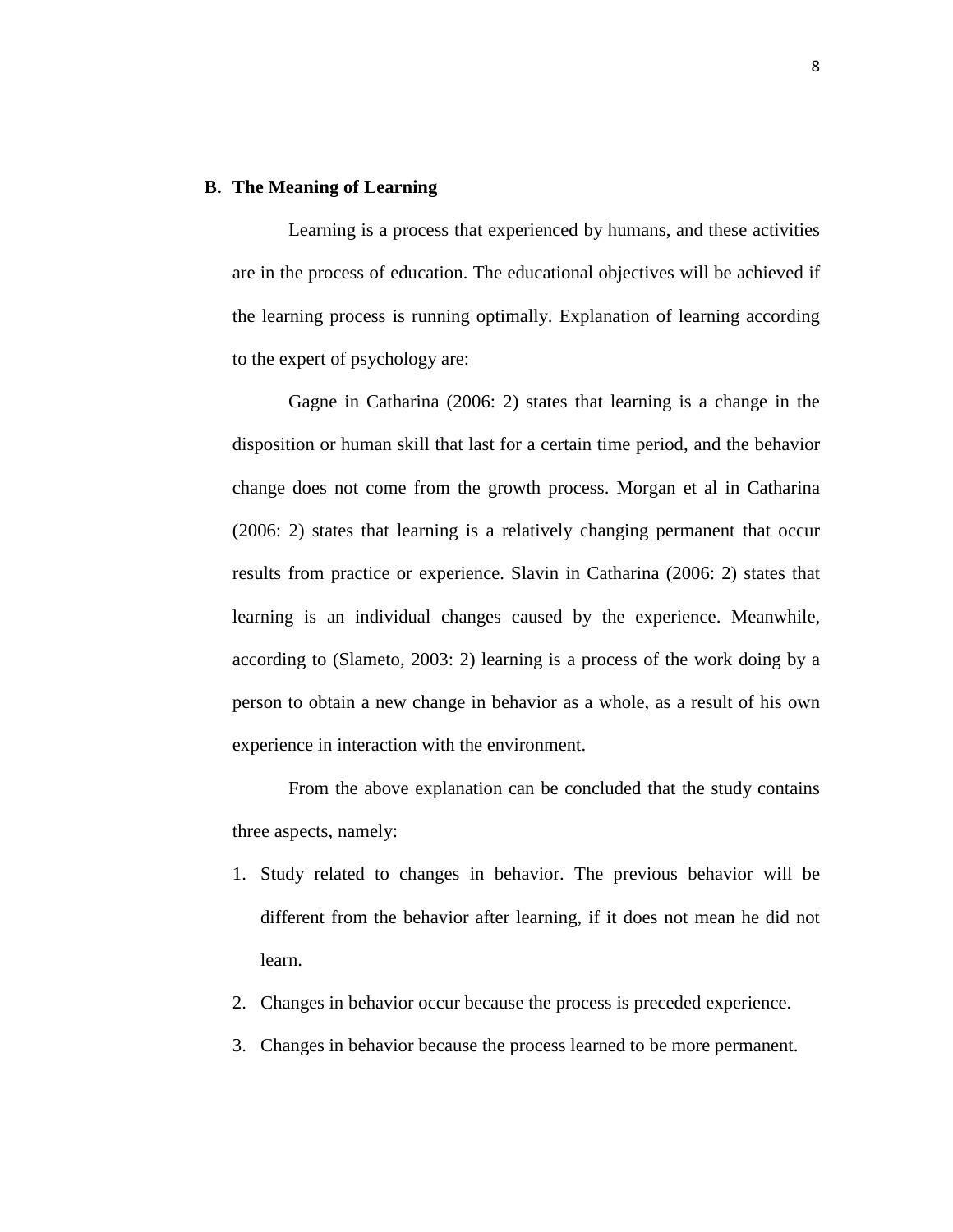According to Gagne in Catharina (2006: 4) learning is a system in which there are a variety of interrelated elements - hook resulting in a change in behavior. Some of the elements in question are as follows:

- 1. Learner, can be learners, learning, learners and trainees.
- 2. Learners have a sensory organ used to capture stimuli, the brain used to transform results into memory complex, and to the nerves or muscles that are used to display a performance that shows what has been learned.
- 3. Stimulation, is an event that stimulates sensing learners.
- 4. Memory, contains a wide range of capabilities such as knowledge, skills, and attitudes the resulting from previous activities.
- 5. Response, are the resulting actions from the actualization of memory is called the response. Responses were observed at the end of the learning process of learning called the behavior or performance changes.
- 6. Changes as a result of learning by (Sudjana, 2005: 28) can be shown in various forms such as knowledge, understanding, attitudes and behaviors, skills, competency and ability, reactivity, receptivity and other aspects.

#### **C. Principles of Learning**

Learners must have principles in learning so that changes in behavior are produced in accordance with the expected goals. (Slameto, 2003: 27) suggests that the principles in carrying out learning activities include: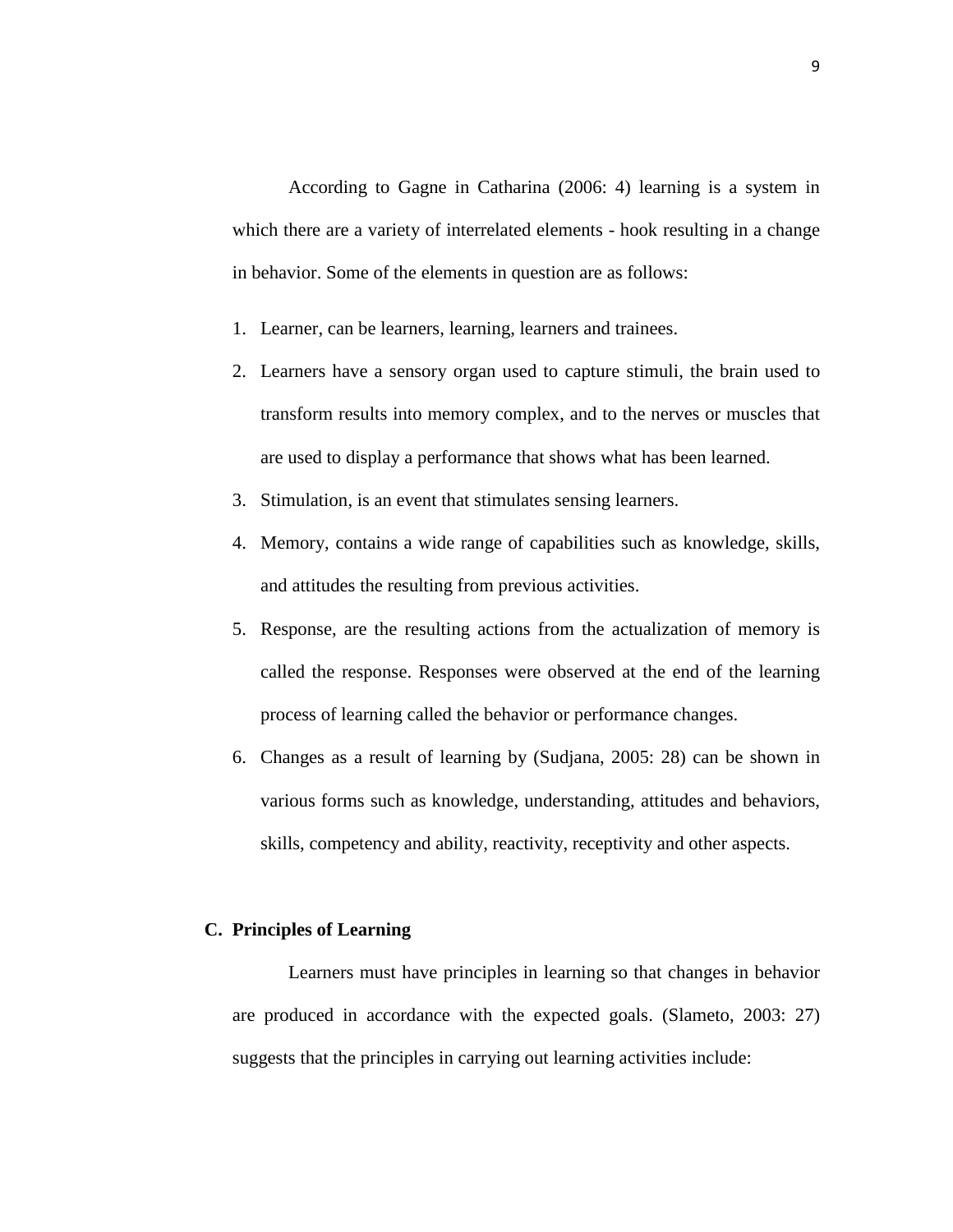- 1. Prerequisites required to learn are:
	- a. Each learner must be able to participate actively and to increase the interest to achieve instructional goals.
	- b. Learning should be able to lead to reinforcement and motivated the learners to achieve instructional goals.
	- c. Learning requires a challenging environment
	- d. Learning requires the interaction of learners with their surroundings.
- 2. As the nature of learning.
	- a. Learning should be done gradually in accordance with the level of development.
	- b. Learning is a process of organization, adaptation, exploration and discovery.
	- c. Learning is a process continuity (relationship between understanding one another sense) so get the sense that expected.
- 3. Subject to the material or materials to be studied.
	- a. Learning is a whole and the material must have a structure, a simple presentation, so that students easily grasp understanding.
	- b. Learning should be able to develop certain abilities in accordance with the instructional goals that must be achieved.
- 4. Terms of learning success
	- a. Learning requires sufficient facilities so that students can study in peace.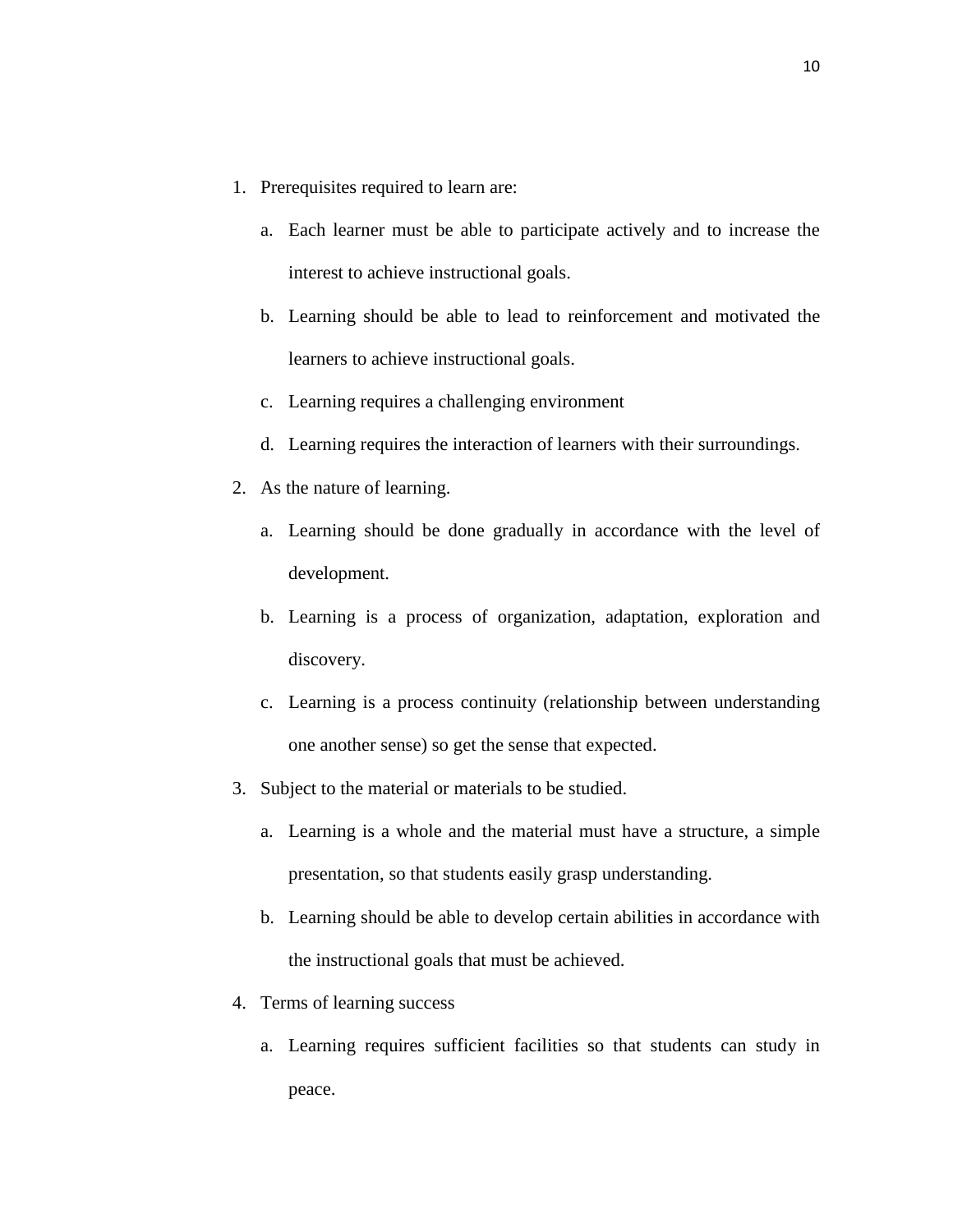b. The learning process needs their reps (repetitions) in order to sense / skills / attitudes are deep on the learner.

### **D. Learning Achievement**

Winkel (1996: 226) argues that learning achievement is a testament to the success that has been achieved by someone. Then the learning achievement is the result of the maximum achieved by someone after carrying out efforts to learn. Meanwhile, according to Arif Gunarso (1993: 77) argues that learning achievement is the maximum effort achieved by someone after carrying out efforts to learn.

The learning achievement in education is the result of the measurement of learners that includes factors of cognitive, affective and psychomotor after the learning process is measured using a test instrument or instruments that are relevant. So learning achievement is the result of the measurement of learning the business assessment expressed in the form of symbols, letters or words that tell the results already achieved by each child in a given period.

The learning achievement is the result of the measurement of learners that includes factors of cognitive, affective and psychomotor after the learning process is measured using a test instrument relevant.

The learning achievement can be measured by a test which is often known as learning achievement test. According to Saifuddin Anwar (2005: 8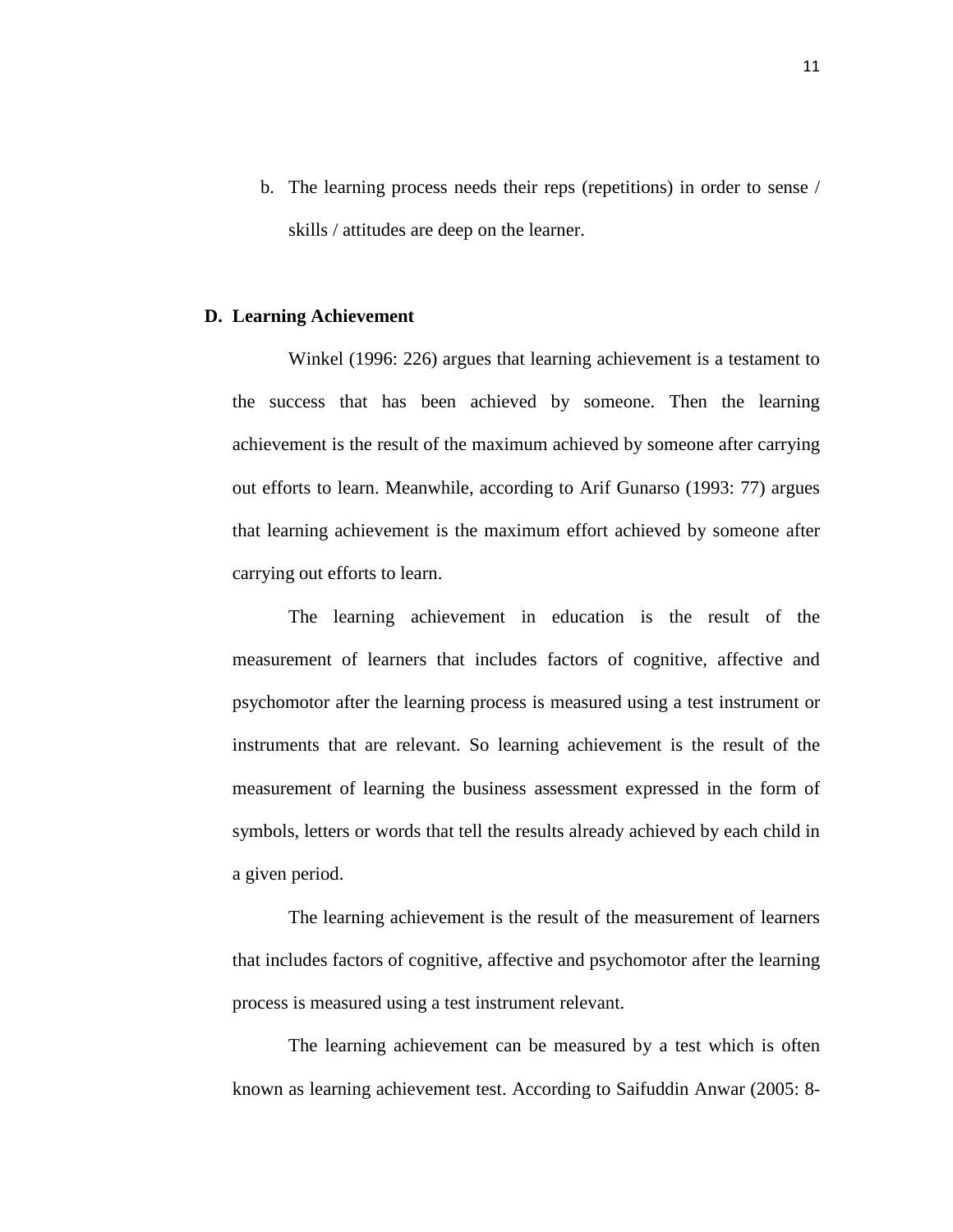9) argued about learning achievement test when viewed from the goal of uncovering someone's success in learning. Testing is essentially gather information that can be used as a basis for decision making. Learning achievement tests such as tests arranged premeditated to reveal the maximum subjects in controlled substances or materials that have been taught. In formal education activities learning achievement test may take the form of daily tests, tests formative, summative tests, even school national and university entrance high exams. The meaning of learning achievement is something that can be achieved or not achieved. To reach a student achievement must undergo a process of learning. In carrying out the learning process students will gain the knowledge, experience, and skills.

The learning achievement is the outcome of a person in the mastery of knowledge and skills developed in the lesson, usually indicated by the numerical value of the test given by the teacher (Asmara. 2009: 11).

According Hetika (2008: 23), academic achievement is the achievement or proficiency in the skill's viewpoint or collection of knowledge. Harjati (2008: 43), states that the achievement is the result of efforts of the dam resulted in the change that is expressed in the symbol to demonstrate the ability of achievement in the work in the given time.

Knowledge, experience and skills acquired will form the personality of students, expanding the student's personality, broaden horizons and improve the students' lives. Starting from these conditions, students are performing the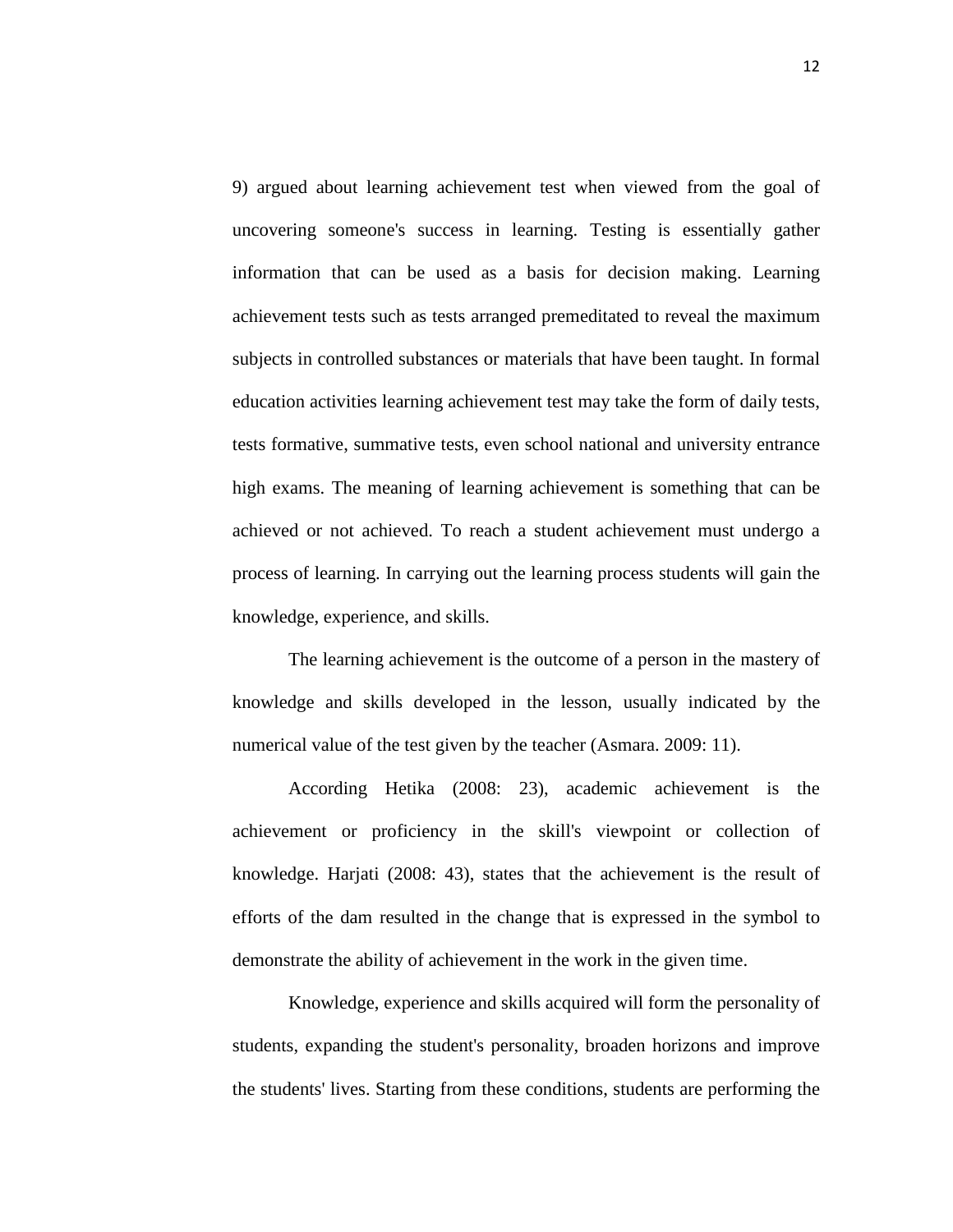activity in teaching-learning activity will gain a lot of experience. Thus, students who are active in the learning will be a lot of experience and academic achievement increases. Instead of students who are not active minimal / little experience so that it can be said academic achievement is not increased or unsuccessful.

From the opinions above it can be concluded that learning achievement is something that can be achieved that viewpoint was in knowledge, attitudes, and skills.

### **E. Some Factors That Affect Process and Achievement of Learning**

Learning activities that occur in self-learners can be observed from the difference in behavior before and after being in teaching. In the process there are a set of factors that influence the process and learning achievement in essence can be grouped into two: internal factors and external factors.

According to (Slameto, 2003: 54) factors that affect the process and learning achievement:

These internal factors, including:

- 1. Physical factors, including:
	- a. Health factors Health learners affect the learning process. The learning process will be disturbed if his health because he will get tired,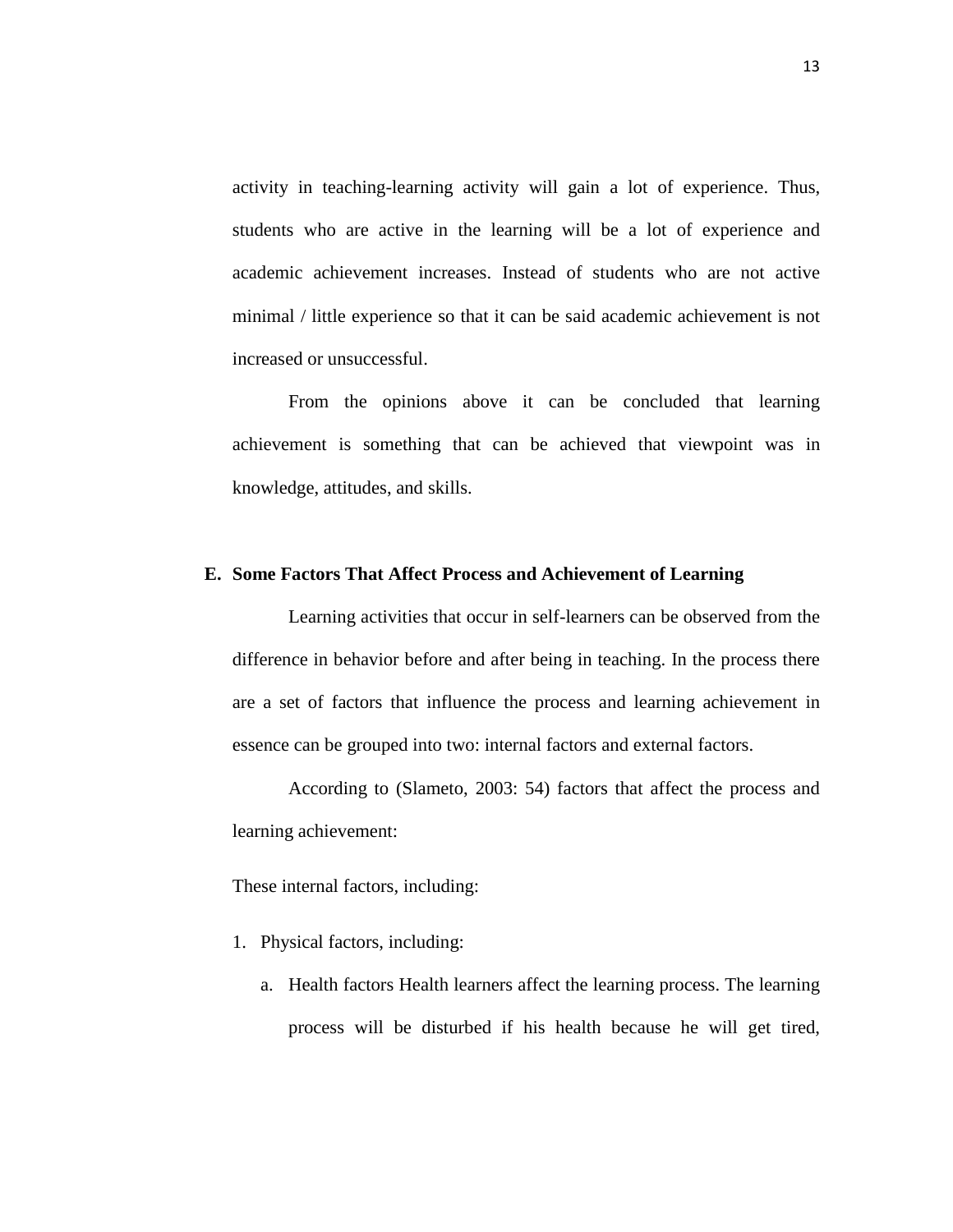lackluster, easy dizziness, and drowsiness if his body weak and anemic.

- b. Disability Learners defective body like blindness, deafness, a broken leg, broken arm, paralysis and others will interfere with the learning process.
- 2. Psychological factors, including:
	- a. Intelligence

Intelligence is a skill that consists of three types of skills to cope and adjust into a new situation quickly and effectively, knowing the relationship and learn quickly. Intelligence has a great influence on the progress of learning. But the success or failure of students in learning is not only seen from the level of intelligence of learners because learning is a process that is influenced by many factors.

b. Attention

According to Ghazali in Slameto (2003: 56) concern is the heightened activity of the soul, the soul that is purely focused on an object or set of objects. So that both the results of their study students should have the attention of the materials studied. If the lesson material is not the center of attention, then appeared boredom so that learning is not conducive anymore.

c. Interests

Interest is a trend that remains to notice and remember some of the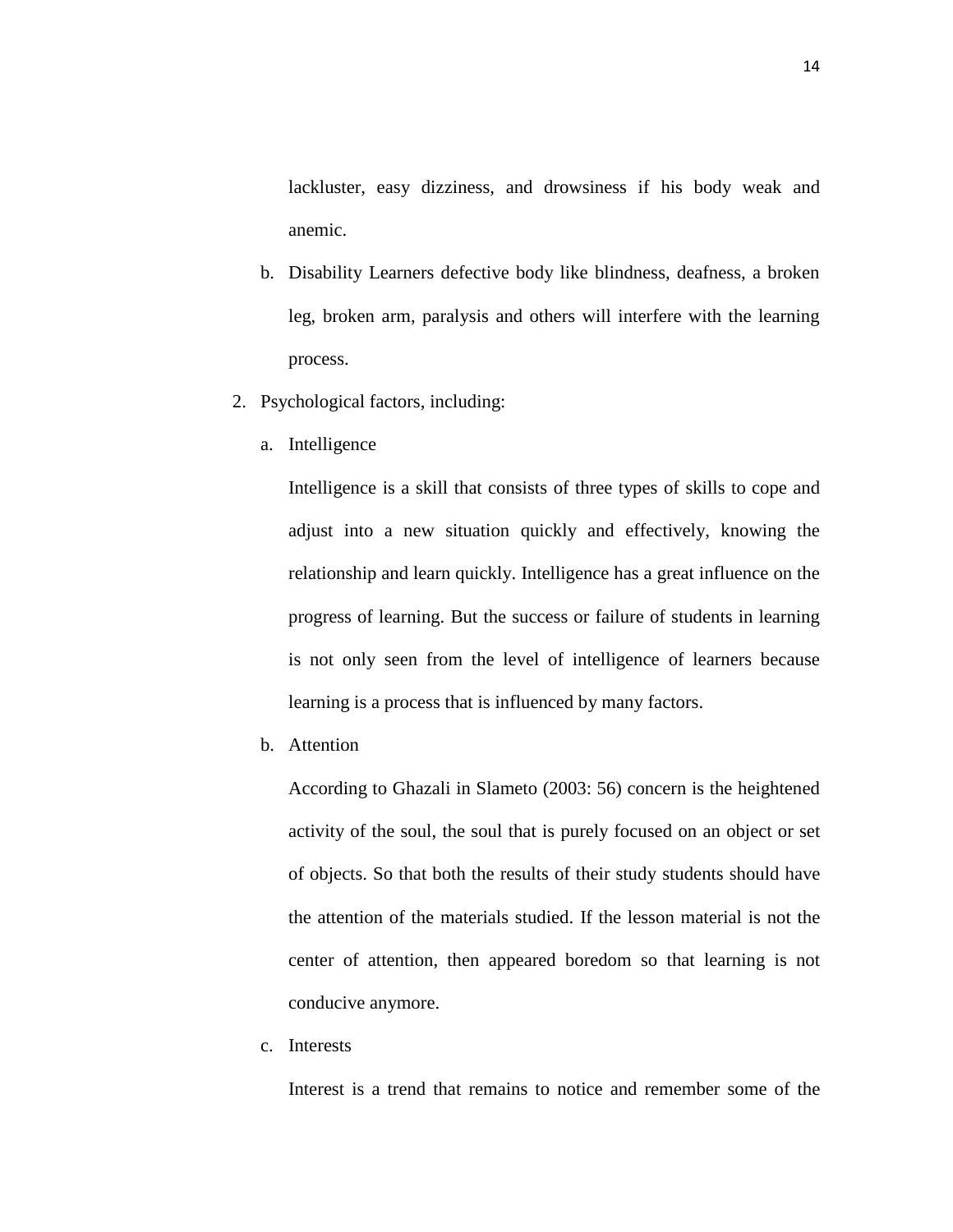activities. Interest has a great influence on learning because if the lesson material not in accordance with the interest of the learning activities will not be carried out well. Conversely, if the lesson material interests of learners, will be easy to learn and remember because the interest adds to the learning activities.

d. Talent

Talent is the ability to learn. If the lesson material in accordance talent learners the learning outcomes will be better because it matches the talents of learners.

e. Motif

Motif is an encouragement in achieving goals. In the process of learning to be aware of what can encourage students to learn well or have a motive to think and concentrate, plan and carry out activities relating to or in support of learning.

f. Maturity

Maturity is a level or phase in the growth of a person, where the tools are ready to carry out his new skills. Rather, it requires exercises and lessons. Thus learning will be more successful if the learner is ripe.

g. Readiness

Readiness is the willingness to give a response or reaction. Willingness it arises from within oneself and is also associated with maturity, because the maturity means being ready to implement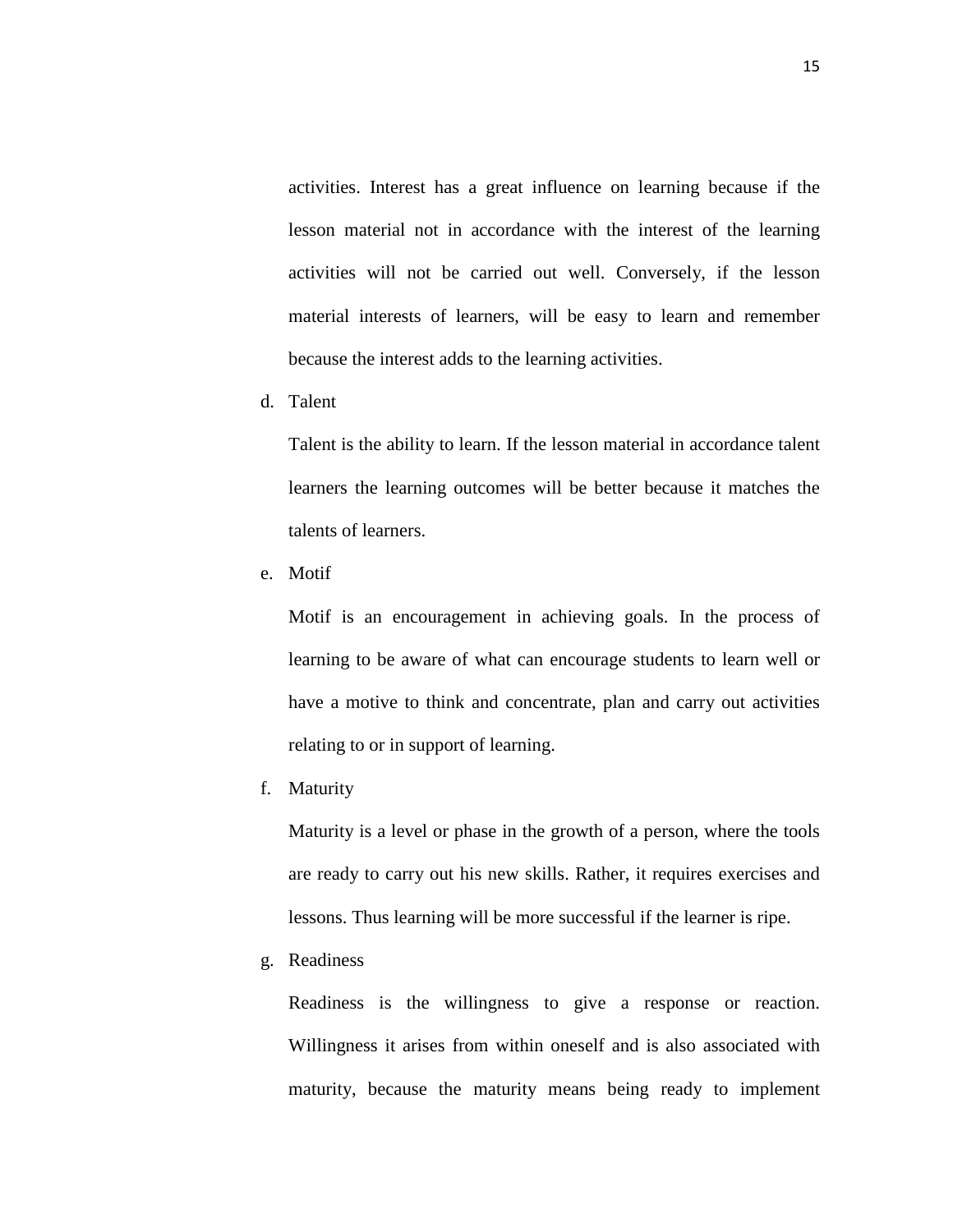prowess. Readiness must be considered in the learning process because if learners already readiness in the learning process, the learning results tend to be better.

h. Fatigue

Fatigue factor can be classified into two kinds of physical exhaustion and spiritual exhaustion. Physical fatigue can be seen from a weak body, while the spiritual exhaustion can be seen from the lethargy and boredom. Physically and mentally fatigue affects learning outcomes of students for such exhaustion can interfere with concentration and calmness in learning.

- 3. External factors, including:
	- a. Family factors

Learners will learn to accept the influence of the family in the form how parents educate, the relationship between family members, the atmosphere of the household and family economic circumstances.

b. School factors

School factor affecting student learning includes teaching methods used by teachers, curriculum sets, form relationships or relationships with teachers of participants between standard lessons, state building, coaching, learning methods of teachers and homework.

c. Community factors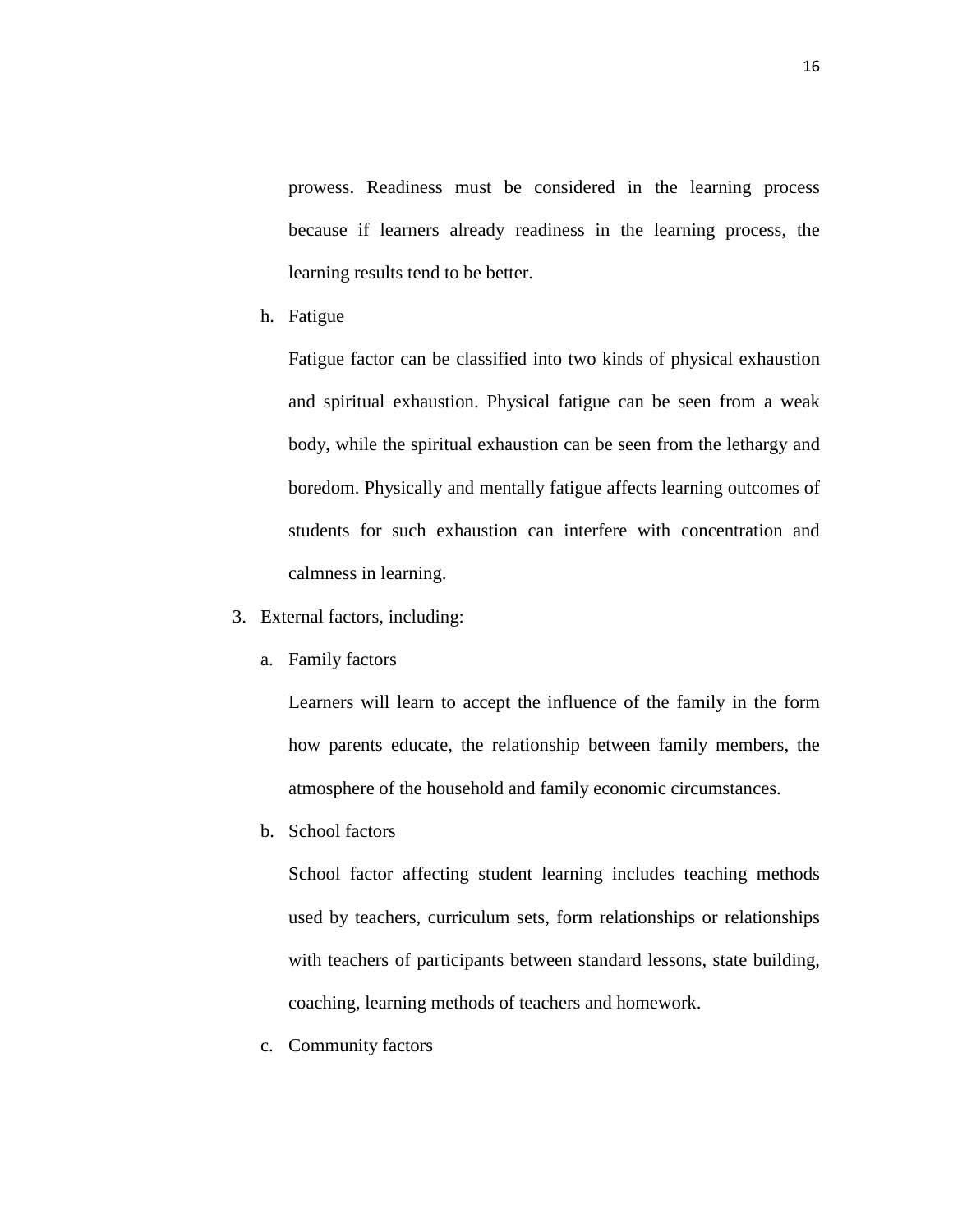Communities can Affect learning outcomes for learners are in the Midst of society. Community factors include: the activities of learners in the community, the media, friends hanging out and shape the life of society.

# **F. Activity**

Based on *Oxford Learner's Pocket Dictionary,* state that "activity is situation in which something is happening or a lot of things are being done." And based on *Cambridge English Dictionary,* activity is the [situation](http://dictionary.cambridge.org/dictionary/english/situation) in which a lot of things are [happening](http://dictionary.cambridge.org/dictionary/english/happening) or [people](http://dictionary.cambridge.org/dictionary/english/people) are [moving](http://dictionary.cambridge.org/dictionary/english/moving) around.

1. Student's activity

Learning in university is different from other education such as elementary, junior, and high school. Students are required to study independently, as we can see in student activities, such as writing a paper on any subject, as a group or individually. Papers will be presented and presented to friends of the class for discussion, while lecturers only as observers and provide an explanation in the discussion when disagreements.

In every activity or way of thinking of students in issuing an opinion based sciences of earned. Students are also required not to receive the information just like that, but students must have a skeptical attitude (hesitation) and think more deeply or prove by observation and literature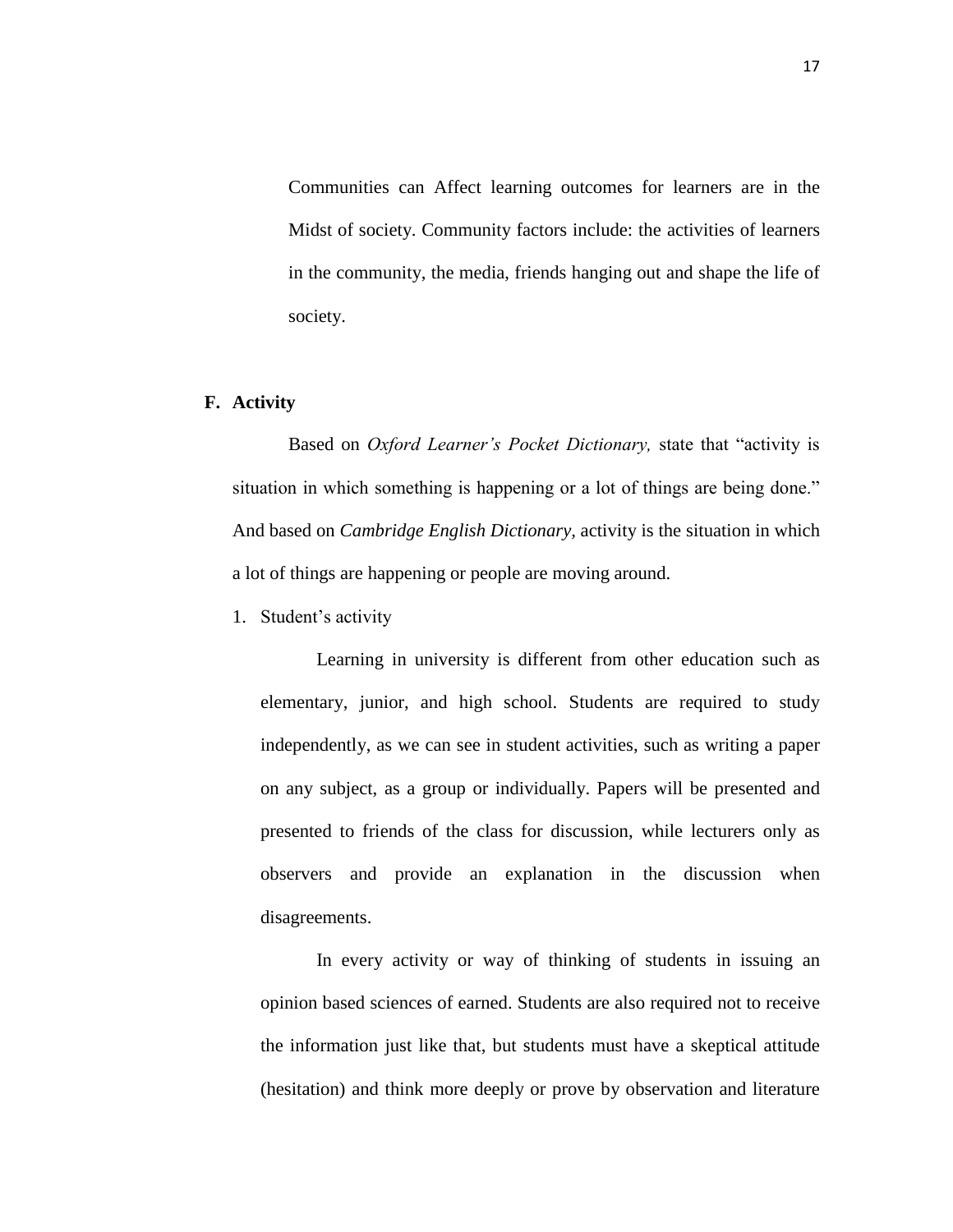that students get from reading, then they will conclude that the received information.

Students are not only required to be able to learn and get the achievement on campus, but must be accomplished outside the campus as well. Students must be able to interact and apply their knowledge in middle of the community. As students are the agents of change that is expected to create change for the nation. This is in accordance with the main task of students in development are:

- a. Implement education and teaching
- b. Conduct research
- c. Dedication to the community

# **G. Tutoring Activities**

Tutors can best support children's literacy development by planning ahead and preparing lessons geared to individual student needs. No matter how well you plan, however, it's helpful to have a grab bag of ready-to-use activities. They come in handy when you want to give the child a break between activities, when a lesson ends with extra time, when it's a really bad day for the child and full concentration is not possible, or when you need a dash of something new. The following activities are transportable, literacybased, and learning-rich (Ready-to-Use Tutoring Activities , 2015).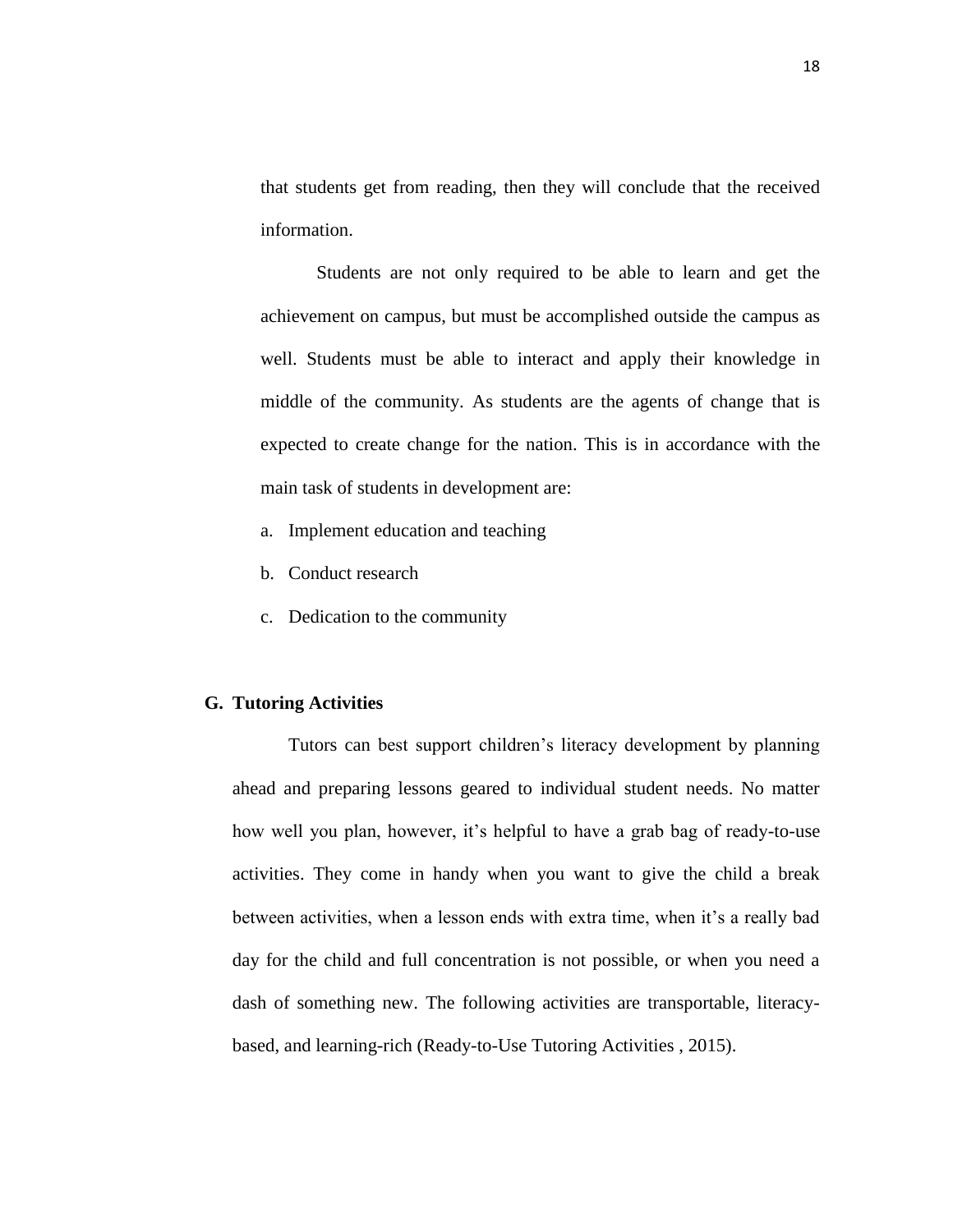# 1. The material taught

The material taught in private lessons are usually based on the textbooks used in the school pupils. Providing material on private tutoring tailored to the needs of the students themselves, for example only learn the material that is not understood by the child, just doing examples and problems alone or to learn all the material sequentially from beginning to end as well as examples and questions presented in the guide book.

2. Time

Time private lessons are usually arranged in accordance with the collective agreements between students and teachers who will be teaching lessons. Preferably in the timing should also be adjusted to the time-time learning effective and efficient so that lessons learned can be absorbed optimally.

Good learning time is usually after school, after a short rest, immediately start learning. Much better for a few days to learn the lesson material rather than hours on the night before a test.

3. A place to learn

A place of learning to teach private lessons are usually home learners who want to earn extra lessons. But do not close the possibility of other place in accordance with the agreement between the teacher tutoring,